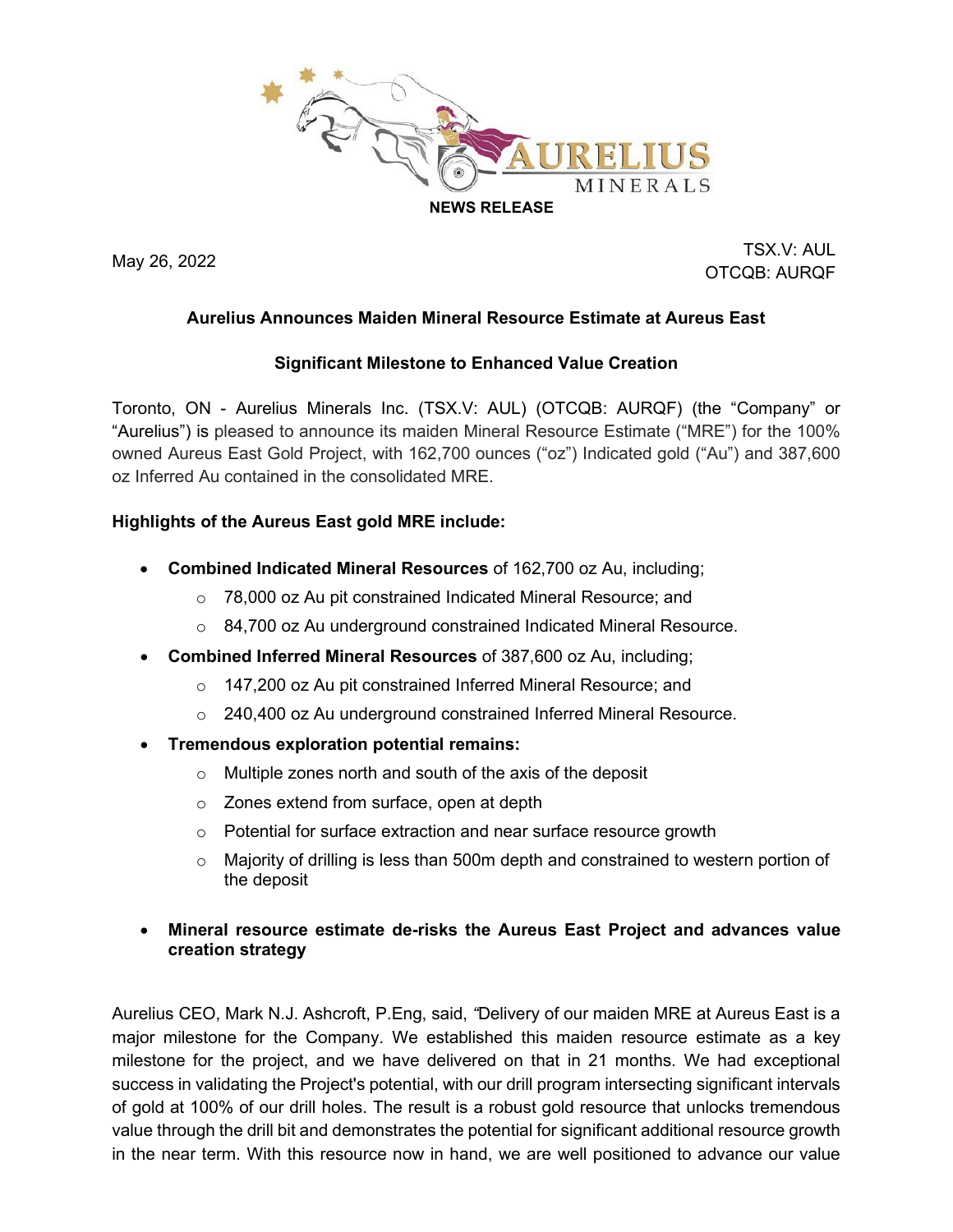creation strategy by focusing on expanding this resource further with Phase 3 drilling, followed by the initiation of a Preliminary Economic Assessment ("PEA") Study. We would like to thank the entire Aurelius team, including our contractors and local communities, for their commitment and contribution to this achievement."

"This MRE represents an exciting milestone for the Aureus East Project and confirms the abundant gold mineralization intersected in our first two phases of drilling. The majority of the drilling to date is less than 500m in depth and constrained to the western portion of the project. We believe there is strong potential to expand the resource at depth, as all zones appear to continue along strike for at least 1600m. As well, most of the deposit remains underexplored and there is a good opportunity to grow the resource by following the zones to the east. Going forward, we will be looking to incorporate the results of the recently completed channel sampling program into the resource estimate, as well as enhance it through targeting high grade zones in the next phase of our exploration drilling. We are delighted at the pace of advancement of the project," said Jeremy Niemi, P.Geo., Vice President, Exploration.

# **Outlook**

The MRE represents an important building block in delivering on the Company's "Define/Refine/Re-Engineer" value creation strategy, as it demonstrates management's successful interpretation of the deposit. The robustness of the MRE provides both an increased understanding and flexibility to the management team, as it further evaluates pathways to enhanced value creation at Aureus East, whether leveraging existing mill infrastructure and assets or focusing on a potential hub and spoke model collaboration with other operations. Nova Scotia's growing gold mining belt includes a producing mine and multiple advanced deposits within a 100km radius of the Aureus East Project, providing opportunities to enhance value within a mining-friendly jurisdiction.

Aurelius now has four distinct mineral resource estimates in Nova Scotia, with a strong potential for resource growth at each deposit. All deposits extend from surface and are open at depth.

#### **Next Steps**

The Company intends to build on the success of the MRE by focusing the next phases of drilling on high grade target zones (i.e., Zone 4 – 944 Level channel sampling) in an effort to increase the resource estimate in the near term and advance the project towards a PEA. Aureus East remains open at depth and most of the drilling to date has focused on the first 500m of strike from the western limit of the deposit. As a result, most of the deposit is underexplored at this stage. The zones identified so far appear to continue for at least 1,600m, representing a strong opportunity to follow them to the east and at depth.

The Company's Aureus West deposit is located approximately 800m south of Aureus East and is interpreted to be its offset along a regional fault line. The Aureus West Project remains open in all directions and the Company is optimistic at being able to shrink the distance between the projects by drilling and defining new limbs of mineralization.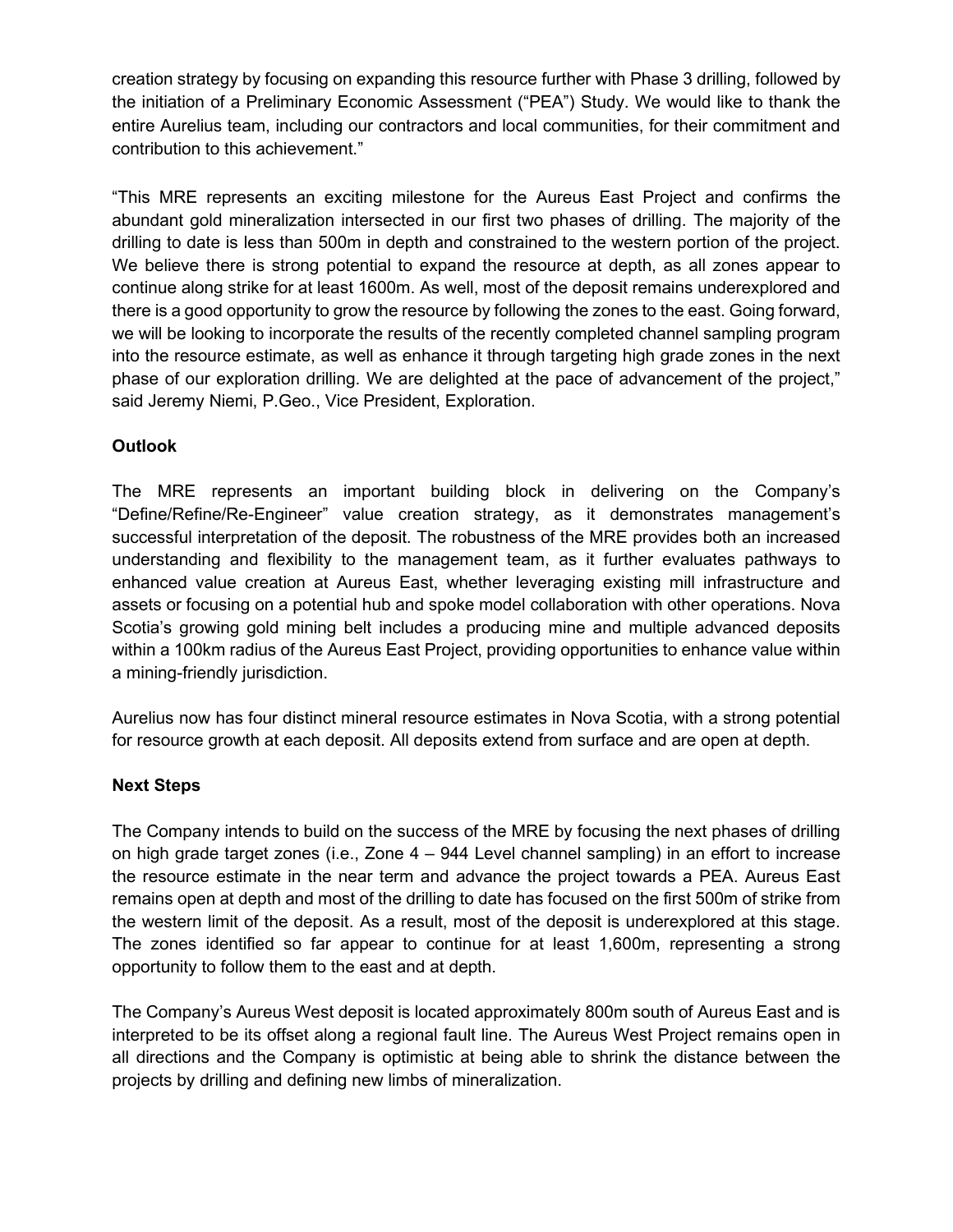The MRE for Aureus East ("Project") was completed in accordance with National Instrument 43- 101 ("NI 43-101") standards for disclosure and the CIM Definition Standards for Mineral Resources and Mineral Reserves (May 2014) and has an effective date of May 20, 2022.

A technical report is being prepared in accordance with NI-43-101 and will be available on the Company's website and SEDAR within 45 days of the effective date of the MRE. The MRE includes both pit constrained and underground constrained resources. The total combined resources include an Indicated mineral resource of 0.985 million tonnes ("Mt") grading 5.14 grams/tonne ("g/t") Au (162.7 koz Au contained) and an Inferred mineral resource of 4.185 Mt grading 2.88 g/t Au (387.6 koz Au contained).

| <b>Type</b>                | Cut-off (Au g/t) | Category  | Tonnes<br>(900s) | Au g/t | <b>Contained Oz Au</b><br>('000s) |
|----------------------------|------------------|-----------|------------------|--------|-----------------------------------|
| <b>Pit Constrained</b>     | 0.44             | Indicated | 654              | 3.71   | 78.0                              |
|                            |                  | Inferred  | 2,557            | 1.79   | 147.2                             |
| Underground<br>Constrained | 2.40             | Indicated | 332              | 7.94   | 84.7                              |
|                            |                  | Inferred  | 1,628            | 4.59   | 240.4                             |
| Combined                   | 0.44 / 2.40      | Indicated | 985              | 5.14   | 162.7                             |
|                            |                  | Inferred  | 4,185            | 2.88   | 387.6                             |

*Table 1. Aureus East Gold Deposit Mineral Resource Estimate*

- *1. Mineral resources were prepared in accordance with the CIM Definition Standards for Mineral Resources and Mineral Reserves (MRMR) (2014) and CIM MRMR Best Practice Guidelines (2019).*
- *2. Mineral resources may be materially affected by environmental, permitting, legal, title, taxation, sociopolitical, marketing, or other relevant issues.*
- *3. Mineral resources are not mineral reserves and do not have demonstrated economic viability.*
- *4. Mineral resource tonnages are rounded to the nearest 1,000. All figures are rounded to reflect the relative accuracy of the estimates and totals may not add correctly. Au ounces reported are troy ounces.*
- *5. Density was determined from measurements on 245 drill core samples. The density of background sediments was determined to be 2.72 t/m3 ; the density of the mineralized zones was determined to be 2.77 t/m3 .*
- *6. Au g/t deposit grade was estimated using Inverse Distance Squared methods based on 1 m downhole assay composites. Capping was applied variably to each wireframe based on the distribution of assays; of the 39,831 assays, 243 were capped (0.6%). This was implemented to prevent the overestimation of grade. The parent model block size used was 2 m (x) by 2 m (y) by 2 m (z) with minimum sub-celling of 0.67 m (x) by 0.67 m (y) by variable (z). The model was regularized to 2 m (x) by 2 m (y) by 4 m (z) for pit optimization.*
- *7. Pit constrained mineral resources were defined within an optimized pit shell with average pit slope angles of 45° in rock and 25° in overburden, and a 13.1 strip ratio (waste material: mineralized material).*
- *8. Pit optimization parameters include: metal pricing at US\$1,700/oz Au; exchange rate of C\$1.33 /US\$1.00; transportation and refinery charges of C\$5.00/oz Au; 99.95% Au payable; 2.0% combined royalty charges; mining cost of C\$5.25/t; processing plus general and administration cost of C\$30.00/t processed; and a Au recovery of 96%.*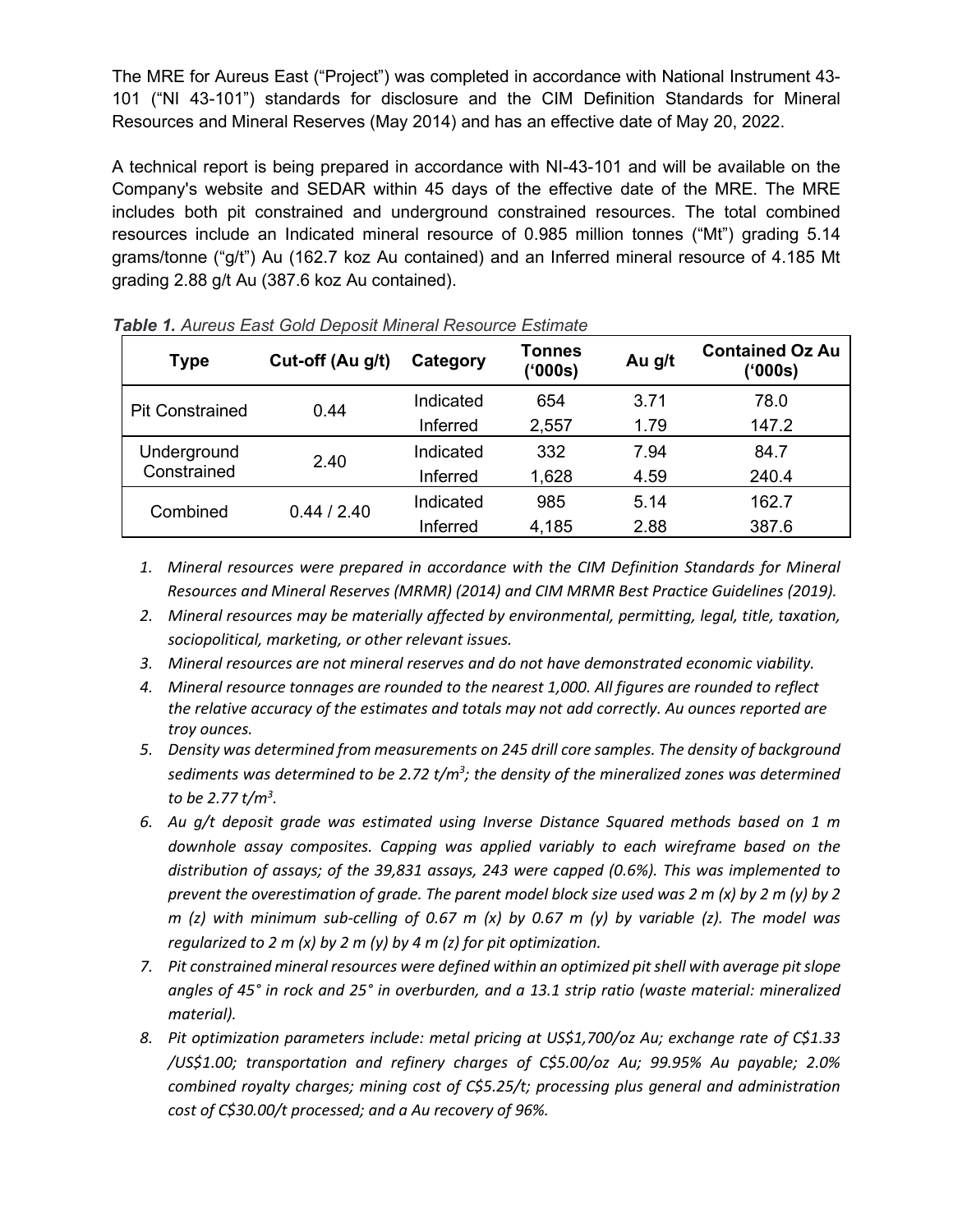- *9. Pit constrained mineral resources are reported at a cut-off grade of 0.44 g/t Au within the 100% revenue factor optimized pit shell. The cut-off grade reflects the marginal cut-off grade used in pit optimization to define reasonable prospects for eventual economic extraction by open pit methods. Pit constrained mineral resources are reported from the model regularized to 2 m (x) by 2 m (y) by 4 m (z) to include must take blocks.*
- *10. Underground minable shape optimization parameters include: metal pricing at US\$1,700/oz Au; exchange rate of C\$1.33/US\$1.00; transportation and refinery charges of C\$5.00/oz Au; 99.95% Au payable; 2.0 % combined royalty charges; mining cost of C\$125.00/t; processing plus general and administration cost of C\$40.00/t processed; and a Au recovery of 97%.*
- *11. Underground constrained mineral resources are reported at a cut-off grade of 2.40 g/t Au. The cut-off grade reflects total operating costs to define reasonable prospects for eventual economic extraction by conventional underground mining methods. All material within minable shape optimization wireframes has been included in the mineral resource to include must take blocks.*
- *12. The MRE was prepared by Christian Ballard, P.Geo., of Nordmin Engineering Ltd., who is the Qualified Person as defined by NI 43-101 and is independent of Aurelius Minerals Inc. and Aureus Gold Inc.*



Figure 1: *Plan View of Pit Constrained Resources at Aureus East*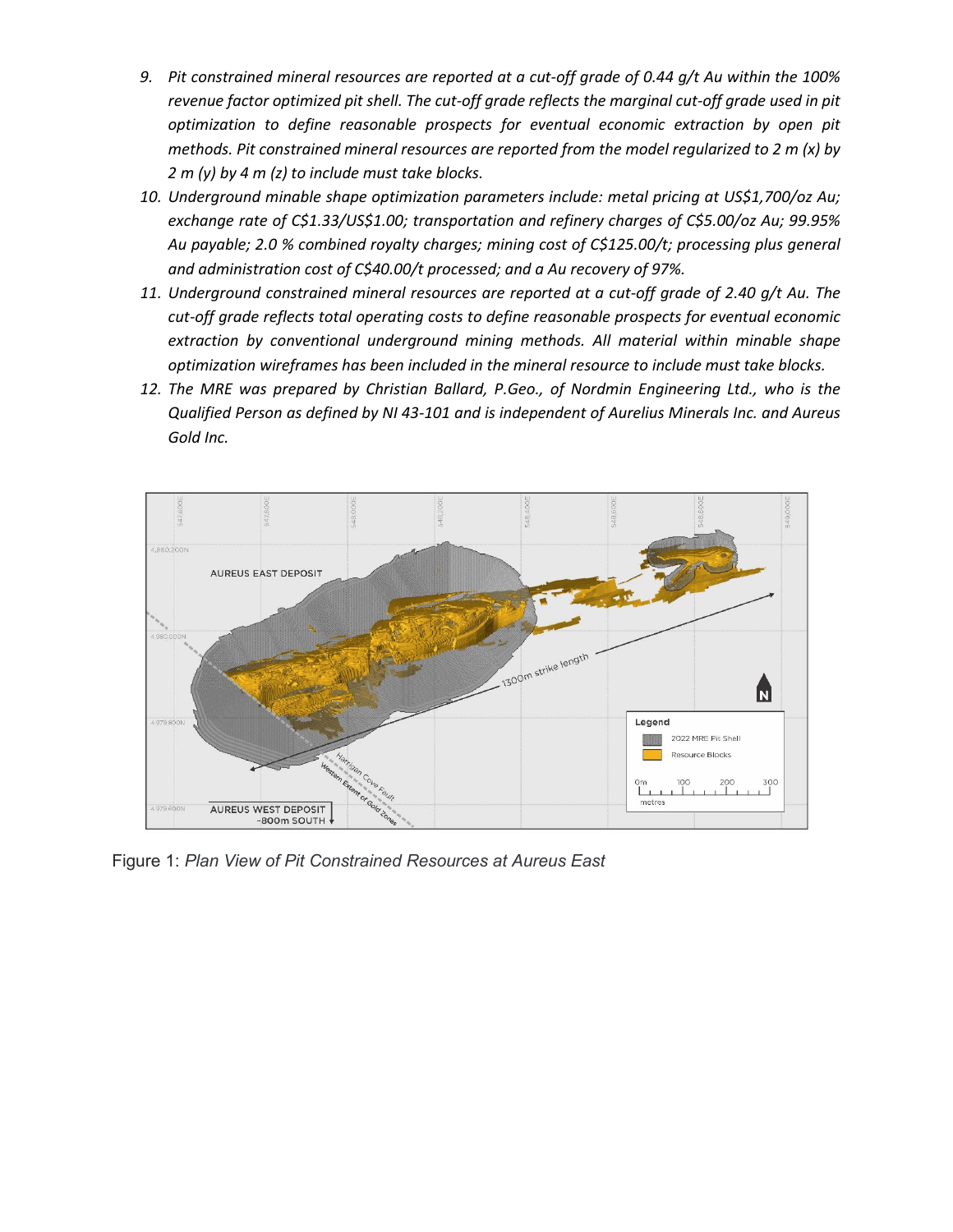

Figure 2: *Long-section View of Underground Constrained Resources at Aureus East*

#### **Geology and Mineralization**

The Aureus East deposit lies within the Meguma Terrane, the most southerly zone of the Canadian Appalachian province. The Meguma is historically associated with gold mineralization and mining in Nova Scotia, with a history of over 160 years of mining and exploration. The Meguma consists of a thick sequence of lower Paleozoic metasediments intruded by Devonian granitoid plutons. The metasediments are divided into two formations: the Goldenville Formation and the Halifax Formation.

The Aureus East deposit lies within an anticline hosted by the Goldenville Formation. The deposit occurs in a series of tight chevron-style fold-hosted quartz "saddles". The hinge zone of the fold is typically a rounded arc-shaped structure of 5-10m and the "limbs" are typically more uniform and straight. These quartz horizons occur parallel to stratigraphy which consists of interbedded greywacke and argillite sequences. The deposit is regionally offset by the Harrigan Cove Fault on the Western margin, which has approximately 1.5km of strike-slip offset, and unknown (but significant) dip-slip displacement. The deposit itself also has lesser internal offsets (on the scale of 5-20m) with sinistral, east-side-down displacement. Four such faults have been incorporated into the resource model.

Gold mineralization is associated with the quartz saddles and limbs but is not restricted to only the quartz veins. In addition, numerous generations of quartz exist at the deposit, including parallel to the offset faulting as well as parallel to the fold compression (cleavage), which can also host gold mineralization. Resource modelling was domained through 230 wireframes designed to represent the quartz saddle/limb horizons hosting gold mineralization. These wireframes were separated into five fault blocks as dictated by the four offsetting faults within the deposit. Each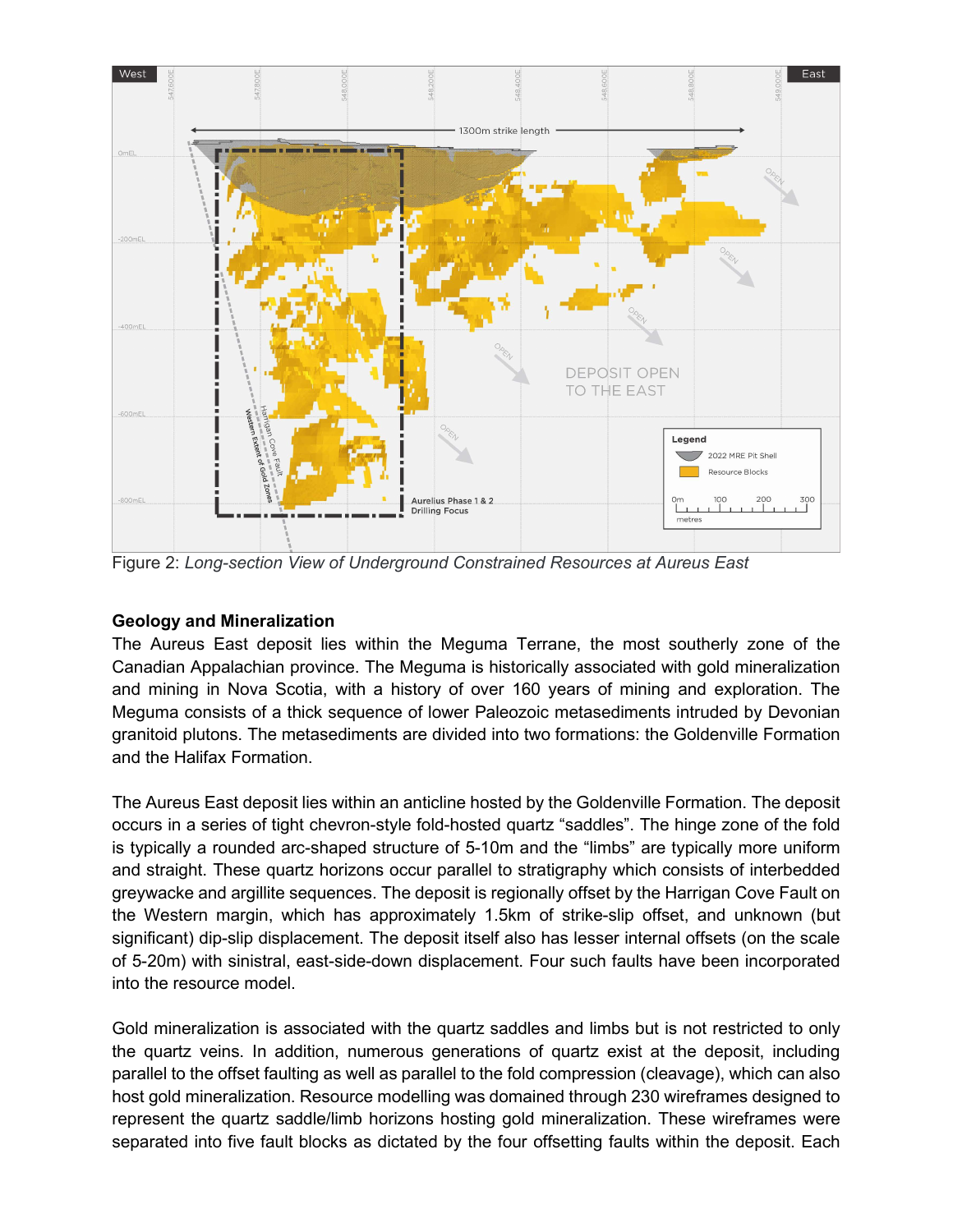wireframe was estimated individually. In addition, background wireframes were created for each fault block, which fully encompassed all mineralization wireframes within the fault block and were clipped to overburden and topography. An estimation was run on the background mineralization, that is, all the gold mineralization which was not able to be attributed to a mineralization wireframe. Wireframes which did not contain enough composites to be estimated, were returned to the background for estimation.

# **COVID-19 Precautions**

Aurelius has developed and implemented compliant precautions and procedures that are in line with guidelines for the Province of Nova Scotia. Protocols were put in place and are updated where necessary to ensure the safety of our employees, contractors, and the communities in which we operate.

### **Qualified Person**

Mr. Christian Ballard, P.Geo., of Nordmin Engineering Ltd., is the Qualified Person for this release and for the MRE it discloses, as defined by NI 43-101, and has reviewed and approved the technical information in this release.

### **About Aurelius**

Aurelius is a well-positioned gold exploration company focused on advancing its recently acquired and renamed Aureus Gold Properties, including Aureus East and West, the Tangier Gold Project and the Forest Hill Gold Project located in Nova Scotia and described in detail in the Company's press release of November 18, 2019.

Aurelius is also advancing two district-scale gold projects in the Abitibi Greenstone Belt in Ontario, Canada, one of the world's most prolific mining districts; the 968-hectare Mikwam Property, in the Burntbush area on the Casa Berardi trend and the 12,425-hectare Lipton Property, on the Lower Detour Trend.

The Company's management team is experienced in all facets of the mineral exploration and mining industry, and will be considering additional acquisitions of advanced staged opportunities in Nova Scotia, the Abitibi and other proven mining districts.

On Behalf of the Board **AURELIUS MINERALS INC.**

# *For further information please contact:*

**Aurelius Minerals Inc.** Mark N.J. Ashcroft, P.Eng., President and CEO info@aureliusminerals.com Tel.: (416) 304-9095 www.aureliusminerals.com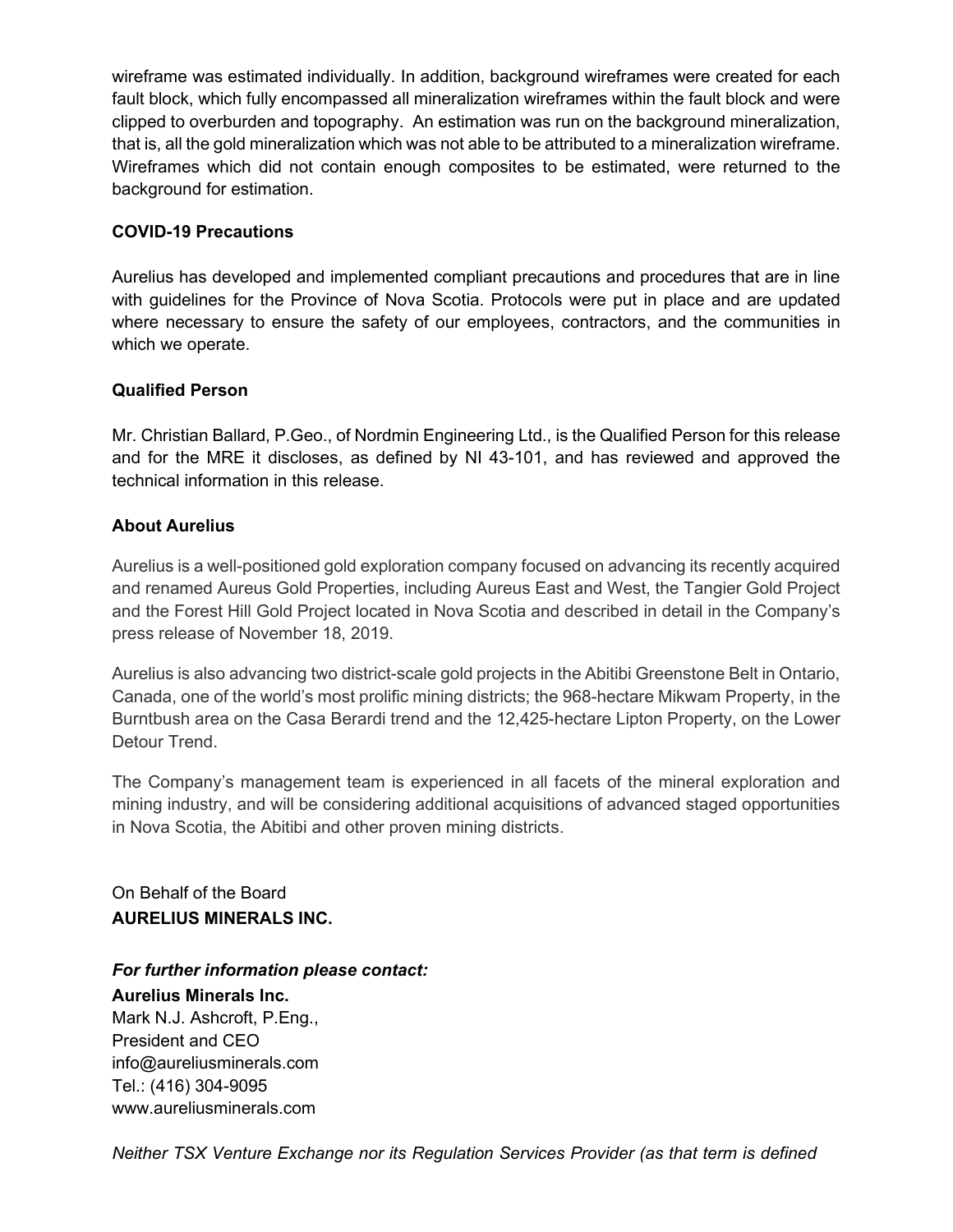*in the policies of the TSX Venture Exchange) accepts responsibility for the adequacy or accuracy of this release.*

#### **Cautionary Note Regarding Forward-Looking Information**

*This news release contains "forward-looking information" under the provisions of applicable Canadian securities legislation, concerning the business, operations and financial performance and condition of Aurelius. All statements in this press release, other than statements of historical*  fact, are "forward-looking information" with respect to Aurelius within the meaning of applicable *securities laws, including statements with respect to the Company's planned drilling and exploration activities, the anticipated benefits of the Acquisition and the development of the Aureus Gold Properties, the future price of gold, the estimation of Mineral Resources, the realization of Mineral Resource estimates, success of exploration activities, permitting time lines, currency exchange rate fluctuations, requirements for additional capital, government regulation of mining operations, environmental risks, unanticipated reclamation expenses, title disputes or claims and limitations on insurance coverage. Generally, this forward-looking information can be identified by the use of forward-looking terminology such as "plans", "expects" , "is expected", "budget", "scheduled", "estimates", "forecasts", "intends", "anticipates" , "believes", or variations or comparable language of such words and phrases or statements that certain actions, events or results "may", "could", "would", "should", "might" or "will be taken", "occur" or "be achieved" or the negative connotation thereof. Forward-looking information is necessarily based upon a number of factors and assumptions that, if untrue, could cause the actual results, performances or achievements of Aurelius to be materially different from future results, performances or achievements expressed or implied by such statements. Such statements and information are based on numerous assumptions regarding present and future business strategies and the environment in which Aurelius will operate in the future, including the price of gold, anticipated costs and ability to achieve goals.* 

*Certain important factors that could cause actual results, performances or achievements to differ materially from those in the forward-looking information include, among others, gold price volatility, mining operational and development risks, litigation risks, regulatory restrictions (including environmental regulatory restrictions and liability), changes in national and local government legislation, taxation, controls or regulations and/or change in the administration of*  laws, policies and practices, expropriation or nationalization of property and political or *economic developments in Canada, delays, suspension and technical challenges associated with projects, higher prices for fuel, steel, power, labour and other consumables, currency fluctuations, the speculative nature of gold exploration, the global economic climate, dilution, share price volatility, competition, loss of key employees, additional funding requirements and defective title to mineral claims or property. Although Aurelius believes its expectations are based upon reasonable assumptions and has attempted to identify important factors that could cause actual actions, events or results to differ materially from those described in forwardlooking information, there may be other factors that cause actions, events or results not to be as anticipated, estimated or intended. Mineral Resources are not Mineral Reserves and do not*  have demonstrated economic viability. There is no certainty that all or any part of the Mineral *Resources will be converted to Mineral Reserves. Inferred Mineral Resources are based on*  limited drilling which suggests the greatest uncertainty for a resource estimate and that *geological continuity is only implied. Additional drilling will be required to verify geological and mineralization continuity and it is reasonable that most of the Inferred Mineral resources could*